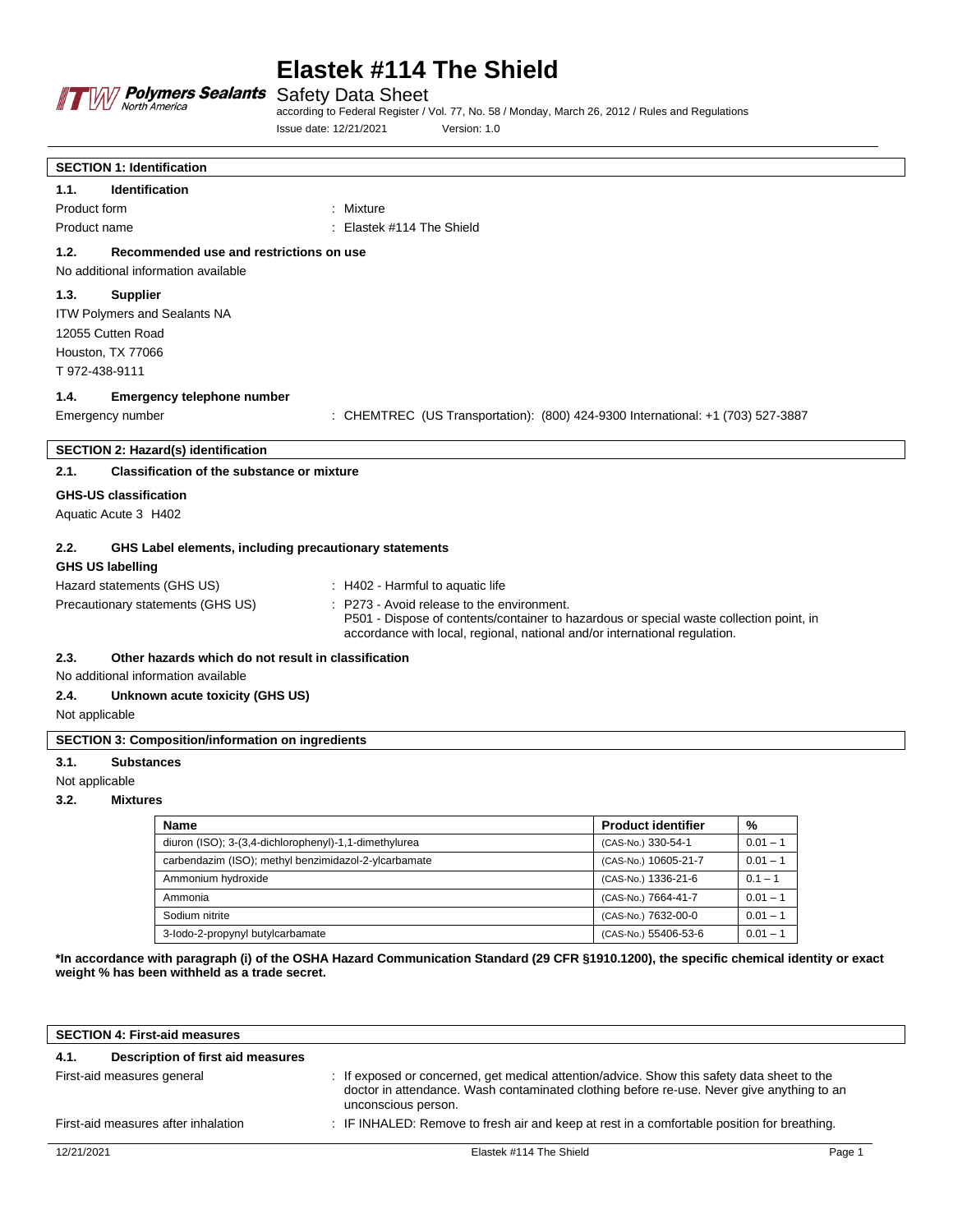### Safety Data Sheet

according to Federal Register / Vol. 77, No. 58 / Monday, March 26, 2012 / Rules and Regulations

| First-aid measures after skin contact                           | : IF ON SKIN (or clothing): Remove affected clothing and wash all exposed skin with water for at<br>least 15 minutes.                                  |
|-----------------------------------------------------------------|--------------------------------------------------------------------------------------------------------------------------------------------------------|
| First-aid measures after eye contact                            | : IF IN EYES: Immediately flush with plenty of water for at least 15 minutes. Remove contact<br>lenses if present and easy to do so. Continue rinsing. |
| First-aid measures after ingestion                              | : IF SWALLOWED: rinse mouth thoroughly. Do not induce vomiting without advice from poison<br>control center. Get medical attention if you feel unwell. |
| Most important symptoms and effects (acute and delayed)<br>4.2. |                                                                                                                                                        |
| Symptoms/effects                                                | : Not expected to present a significant hazard under anticipated conditions of normal use.                                                             |
| Symptoms/effects after inhalation                               | : May cause respiratory irritation.                                                                                                                    |
| Symptoms/effects after skin contact                             | : May cause skin irritation.                                                                                                                           |
| Symptoms/effects after eye contact                              | : May cause eye irritation.                                                                                                                            |
| Symptoms/effects after ingestion                                | : May cause gastrointestinal irritation.                                                                                                               |

### **4.3. Immediate medical attention and special treatment, if necessary**

No additional information available.

| <b>SECTION 5: Fire-fighting measures</b>                               |                                                                     |                                                                                                                                                                         |  |
|------------------------------------------------------------------------|---------------------------------------------------------------------|-------------------------------------------------------------------------------------------------------------------------------------------------------------------------|--|
| 5.1.                                                                   | Suitable (and unsuitable) extinguishing media                       |                                                                                                                                                                         |  |
|                                                                        | Suitable extinguishing media                                        | : Dry powder. Foam. Carbon dioxide. Water spray.                                                                                                                        |  |
| 5.2.                                                                   | Specific hazards arising from the chemical                          |                                                                                                                                                                         |  |
| Fire hazard                                                            |                                                                     | : No data available.                                                                                                                                                    |  |
| Explosion hazard                                                       |                                                                     | : No data available.                                                                                                                                                    |  |
| Reactivity                                                             |                                                                     | : Stable under normal conditions.                                                                                                                                       |  |
| 5.3.<br>Special protective equipment and precautions for fire-fighters |                                                                     |                                                                                                                                                                         |  |
|                                                                        | Precautionary measures fire                                         | : Keep away from heat, hot surfaces, sparks, open flames and other ignition sources. No<br>smoking.                                                                     |  |
|                                                                        | Firefighting instructions                                           | : Use water spray or fog for cooling exposed containers. Exercise caution when fighting any<br>chemical fire. Do not dispose of fire-fighting water in the environment. |  |
|                                                                        | Protection during firefighting                                      | : Do not enter fire area without proper protective equipment, including respiratory protection.<br>Self-contained breathing apparatus.                                  |  |
| Other information                                                      |                                                                     | : Under fire conditions closed containers may rupture or explode.                                                                                                       |  |
| <b>SECTION 6: Accidental release measures</b>                          |                                                                     |                                                                                                                                                                         |  |
| 6.1.                                                                   | Personal precautions, protective equipment and emergency procedures |                                                                                                                                                                         |  |
|                                                                        | General measures                                                    | : Evacuate area. Ventilate area. Keep upwind. Spill should be handled by trained cleaning<br>personnel properly equipped with respiratory and eye protection.           |  |
| 6.1.1.                                                                 | For non-emergency personnel                                         |                                                                                                                                                                         |  |

| Protective equipment               | : Wear Protective equipment as described in Section 8.                                                                             |
|------------------------------------|------------------------------------------------------------------------------------------------------------------------------------|
| Emergency procedures               | : Evacuate unnecessary personnel.                                                                                                  |
| For emergency responders<br>6.1.2. |                                                                                                                                    |
| Protective equipment               | : Wear suitable protective clothing, gloves and eye or face protection. Approved supplied-air<br>respirator, in case of emergency. |

### **6.2. Environmental precautions**

Prevent entry to sewers and public waters. Notify authorities if liquid enters sewers or public waters. Avoid release to the environment.

 $\overline{\phantom{a}}$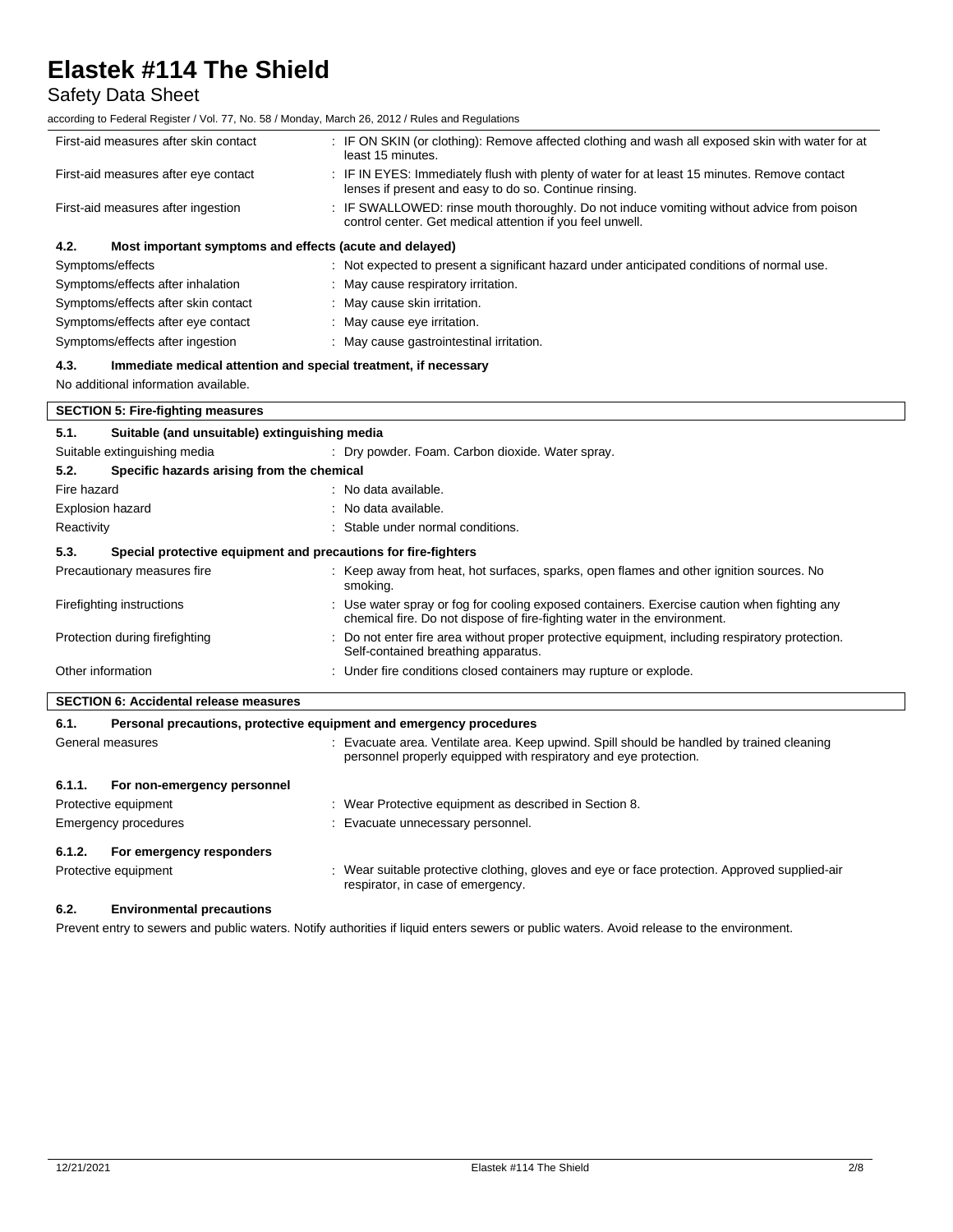Safety Data Sheet

according to Federal Register / Vol. 77, No. 58 / Monday, March 26, 2012 / Rules and Regulations

### **6.3. Methods and material for containment and cleaning up**

|      | For containment/cleaning up                                  | SMALL SPILL: Dike area to contain spill. Take precautions as necessary to prevent<br>contamination of ground and surface waters. Recover spilled material on absorbent, such as<br>sawdust or vermiculite, and sweep into closed containers for disposal. After all visible traces,<br>including ignitable vapors, have been removed, thoroughly wet vacuum the area. Do not flush<br>to sewer. If area of spill is porous, remove as much contaminated earth and gravel, etc. as<br>necessary and place in closed containers for disposal. Only those persons who are adequately<br>trained, authorized, and wearing the required personal protective equipment (PPE) should<br>participate in spill response and clean-up.<br>LARGE SPILL: Keep spectators away. Only those persons who are adequately trained,<br>authorized and wearing the required personal protective equipment (PPE) should participate in<br>spill response and clean-up. Ventilate the area by natural means or by explosion proof means<br>(i.e. fans). Know and prepare for spill response before using or handling this product. Eliminate<br>all ignition sources (flames, hot surfaces, portable heaters and sources of electrical, static, or<br>frictional sparks). Dike and contain spill with inert material (e.g. sand, earth). Transfer liquids to<br>covered and labeled metal containers for recovery or disposal, or remove with inert absorbent.<br>Use only non-sparking tools and appropriate PPE. Place absorbent diking materials in covered<br>metal containers for disposal. Prevent contamination of sewers, streams, and groundwater<br>with spilled material or used absorbent. |
|------|--------------------------------------------------------------|-----------------------------------------------------------------------------------------------------------------------------------------------------------------------------------------------------------------------------------------------------------------------------------------------------------------------------------------------------------------------------------------------------------------------------------------------------------------------------------------------------------------------------------------------------------------------------------------------------------------------------------------------------------------------------------------------------------------------------------------------------------------------------------------------------------------------------------------------------------------------------------------------------------------------------------------------------------------------------------------------------------------------------------------------------------------------------------------------------------------------------------------------------------------------------------------------------------------------------------------------------------------------------------------------------------------------------------------------------------------------------------------------------------------------------------------------------------------------------------------------------------------------------------------------------------------------------------------------------------------------------------------------------------------------------------|
| 6.4. | Reference to other sections                                  |                                                                                                                                                                                                                                                                                                                                                                                                                                                                                                                                                                                                                                                                                                                                                                                                                                                                                                                                                                                                                                                                                                                                                                                                                                                                                                                                                                                                                                                                                                                                                                                                                                                                                   |
|      | See Sections 8 and 13.                                       |                                                                                                                                                                                                                                                                                                                                                                                                                                                                                                                                                                                                                                                                                                                                                                                                                                                                                                                                                                                                                                                                                                                                                                                                                                                                                                                                                                                                                                                                                                                                                                                                                                                                                   |
|      |                                                              |                                                                                                                                                                                                                                                                                                                                                                                                                                                                                                                                                                                                                                                                                                                                                                                                                                                                                                                                                                                                                                                                                                                                                                                                                                                                                                                                                                                                                                                                                                                                                                                                                                                                                   |
|      | <b>SECTION 7: Handling and storage</b>                       |                                                                                                                                                                                                                                                                                                                                                                                                                                                                                                                                                                                                                                                                                                                                                                                                                                                                                                                                                                                                                                                                                                                                                                                                                                                                                                                                                                                                                                                                                                                                                                                                                                                                                   |
| 7.1. | <b>Precautions for safe handling</b>                         |                                                                                                                                                                                                                                                                                                                                                                                                                                                                                                                                                                                                                                                                                                                                                                                                                                                                                                                                                                                                                                                                                                                                                                                                                                                                                                                                                                                                                                                                                                                                                                                                                                                                                   |
|      | Precautions for safe handling                                | Do not handle until all safety precautions have been read and understood. Handle in<br>accordance with good industrial hygiene and safety procedures. Do not get in eyes, on skin, or<br>on clothing. Avoid breathing vapors, mist. Wash hands and other exposed areas with mild soap<br>and water before eating, drinking or smoking and when leaving work.                                                                                                                                                                                                                                                                                                                                                                                                                                                                                                                                                                                                                                                                                                                                                                                                                                                                                                                                                                                                                                                                                                                                                                                                                                                                                                                      |
| 7.2. | Conditions for safe storage, including any incompatibilities |                                                                                                                                                                                                                                                                                                                                                                                                                                                                                                                                                                                                                                                                                                                                                                                                                                                                                                                                                                                                                                                                                                                                                                                                                                                                                                                                                                                                                                                                                                                                                                                                                                                                                   |
|      | <b>Technical measures</b>                                    | : Empty containers retain product residue and can be hazardous.                                                                                                                                                                                                                                                                                                                                                                                                                                                                                                                                                                                                                                                                                                                                                                                                                                                                                                                                                                                                                                                                                                                                                                                                                                                                                                                                                                                                                                                                                                                                                                                                                   |
|      | Storage conditions                                           | : Store in a dry, cool and well-ventilated place. Keep the container tightly closed.                                                                                                                                                                                                                                                                                                                                                                                                                                                                                                                                                                                                                                                                                                                                                                                                                                                                                                                                                                                                                                                                                                                                                                                                                                                                                                                                                                                                                                                                                                                                                                                              |
|      |                                                              |                                                                                                                                                                                                                                                                                                                                                                                                                                                                                                                                                                                                                                                                                                                                                                                                                                                                                                                                                                                                                                                                                                                                                                                                                                                                                                                                                                                                                                                                                                                                                                                                                                                                                   |

Heat and ignition sources **in the state of the state of the state of the state of the state of the state of the state of the state of the state of the state of the state of the state of the state of the state of the state** 

Special rules on packaging **in the case of the Container** : Keep only in original container.

### **SECTION 8: Exposure controls/personal protection**

### **8.1. Control parameters**

| diuron (ISO); 3-(3,4-dichlorophenyl)-1,1-dimethylurea (330-54-1) |                                                                   |                      |
|------------------------------------------------------------------|-------------------------------------------------------------------|----------------------|
| <b>ACGIH</b>                                                     | <b>ACGIH OEL TWA</b>                                              | $10 \text{ mg/m}^3$  |
| <b>OSHA</b>                                                      | OSHA PEL TWA [1]                                                  | 10 mg/m <sup>3</sup> |
| <b>NIOSH</b>                                                     | NIOSH REL TWA                                                     | $10 \text{ mg/m}^3$  |
|                                                                  | carbendazim (ISO); methyl benzimidazol-2-ylcarbamate (10605-21-7) |                      |
| <b>ACGIH</b>                                                     | Remark (ACGIH)                                                    | OELs not established |
| <b>OSHA</b>                                                      | Remark (OSHA)                                                     | OELs not established |
|                                                                  | Ammonium hydroxide (1336-21-6)                                    |                      |
| <b>OSHA</b>                                                      | Remark (OSHA)                                                     | OELs not established |
| Ammonia (7664-41-7)                                              |                                                                   |                      |
| <b>ACGIH</b>                                                     | ACGIH OEL TWA [ppm]                                               | 25 ppm               |
| ACGIH                                                            | ACGIH OEL STEL [ppm]                                              | 35 ppm               |
| <b>OSHA</b>                                                      | OSHA PEL TWA [1]                                                  | $35 \text{ mg/m}^3$  |
| <b>OSHA</b>                                                      | OSHA PEL TWA [2]                                                  | 50 ppm               |
| Sodium nitrite (7632-00-0)                                       |                                                                   |                      |
| <b>ACGIH</b>                                                     | Remark (ACGIH)                                                    | OELs not established |
| <b>OSHA</b>                                                      | Remark (OSHA)                                                     | OELs not established |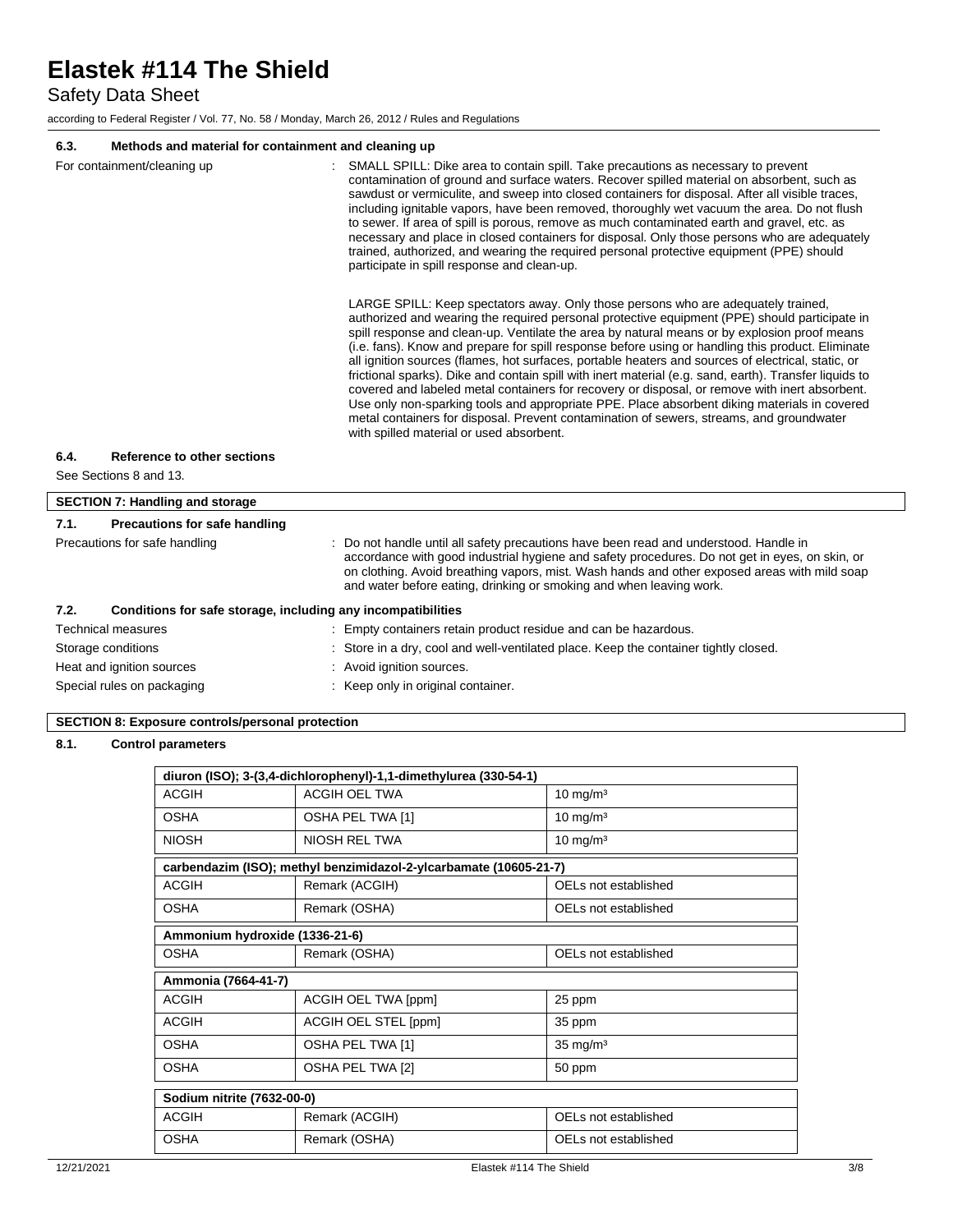### Safety Data Sheet

according to Federal Register / Vol. 77, No. 58 / Monday, March 26, 2012 / Rules and Regulations

| 3-lodo-2-propynyl butylcarbamate (55406-53-6) |                |                      |
|-----------------------------------------------|----------------|----------------------|
| <b>ACGIH</b>                                  | Remark (ACGIH) | OELs not established |
| OSHA                                          | Remark (OSHA)  | OELs not established |

### **8.2. Appropriate engineering controls**

Appropriate engineering controls : Provide adequate general and local exhaust ventilation. Use process enclosures, local exhaust ventilation, or other engineering controls to control airborne levels below recommended exposure limits. Use explosion-proof equipment with flammable materials. Ensure adequate ventilation, especially in confined areas.

### **8.3. Individual protection measures/Personal protective equipment**

### **Personal protective equipment symbol(s):**



#### **Personal protective equipment:**

Gloves. Protective goggles. If spraying, protect with wearing suitable respirator or mask.

#### **Materials for protective clothing:**

Wear suitable protective clothing, gloves and eye/face protection.

### **Hand protection:**

Use gloves appropriate to the work environment.

#### **Eye protection:**

Use eye protection suitable to the environment. Avoid direct contact with eyes.

#### **Skin and body protection:**

Wear long sleeves, and chemically impervious PPE/coveralls to minimize bodily exposure.

### **Respiratory protection:**

Use NIOSH (or other equivalent national standard) -approved dust/particulate respirator. Where vapor, mist, or dust exceed PELs or other applicable OELs, use NIOSH-approved respiratory protective equipment.

### **SECTION 9: Physical and chemical properties**

### **9.1. Information on basic physical and chemical properties**

| Physical state                                | : Liquid                 |  |
|-----------------------------------------------|--------------------------|--|
| Appearance                                    | Milky Liquid             |  |
| Color                                         | Bright White/ Energy Tan |  |
| Odor                                          | Slight ammonia smell     |  |
| Odor threshold                                | No data available        |  |
| рH                                            | $9 - 10.0$               |  |
| Melting point                                 | No data available        |  |
| Freezing point                                | : No data available      |  |
| Boiling point                                 | $> 200$ °F (93.3 °C)     |  |
| Flash point                                   | No data available        |  |
| Relative evaporation rate (n-butyl acetate=1) | No data available        |  |
| Flammability (solid, gas)                     | No data available        |  |
| Vapor pressure                                | No data available        |  |
| Relative vapor density at 20 °C               | : > 1 (air = 1)          |  |
| Relative density                              | : No data available      |  |
| Density                                       | : 11.6 $\pm$ 0.2 lb/gal  |  |
| Solubility                                    | : No data available      |  |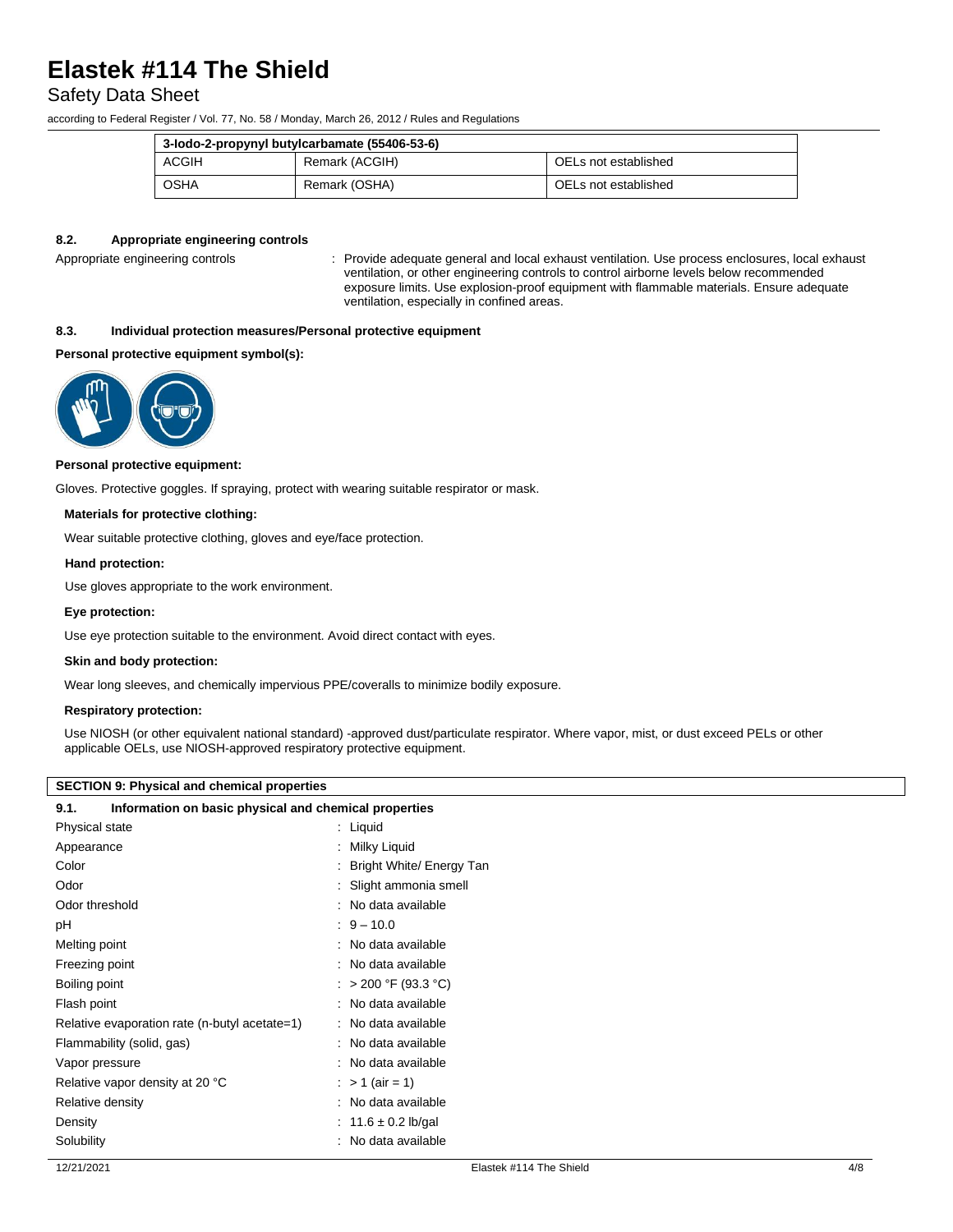### Safety Data Sheet

according to Federal Register / Vol. 77, No. 58 / Monday, March 26, 2012 / Rules and Regulations

| Partition coefficient n-octanol/water (Log Pow) | : No data available            |
|-------------------------------------------------|--------------------------------|
| Auto-ignition temperature                       | : No data available            |
| Decomposition temperature                       | : No data available            |
| Viscosity, kinematic                            | : No data available            |
| Viscosity, dynamic                              | $\therefore$ No data available |
| <b>Explosive limits</b>                         | : No data available            |
| <b>Explosive properties</b>                     | : No data available            |
| Oxidising properties                            | $:$ No data available          |
|                                                 |                                |

### **9.2. Other information**

No additional information available

### **SECTION 10: Stability and reactivity**

### **10.1. Reactivity**

Stable under normal conditions.

### **10.2. Chemical stability**

Stable under recommended handling and storage conditions (see section 7).

#### **10.3. Possibility of hazardous reactions**

None known.

### **10.4. Conditions to avoid**

High temperatures, incompatible materials.

### **10.5. Incompatible materials**

Acids. Alcohols. Alkalis. Amines.

#### **10.6. Hazardous decomposition products**

Can be released in case of fire: carbon monoxide, carbon dioxide, nitrogen oxides, hydrogen cyanide.

| <b>SECTION 11: Toxicological information</b>    |                                      |  |
|-------------------------------------------------|--------------------------------------|--|
| 11.1.<br>Information on toxicological effects   |                                      |  |
| Acute toxicity (oral)                           | : Not classified                     |  |
| Acute toxicity (dermal)                         | Not classified                       |  |
| Acute toxicity (inhalation)                     | : Not classified                     |  |
| Skin corrosion/irritation                       | : Not classified                     |  |
|                                                 | $pH: 9 - 10.0$                       |  |
| Serious eye damage/irritation                   | : Not classified                     |  |
|                                                 | $pH: 9 - 10.0$                       |  |
| Respiratory or skin sensitisation               | : Not classified                     |  |
| Germ cell mutagenicity                          | Not classified                       |  |
| Carcinogenicity                                 | : Not classified                     |  |
| Titanium dioxide (13463-67-7)                   |                                      |  |
| IARC group                                      | 2B - Possibly carcinogenic to humans |  |
| In OSHA Hazard Communication Carcinogen<br>list | Yes                                  |  |
| Silica: Crystalline, quartz (14808-60-7)        |                                      |  |
| IARC group                                      | 1 - Carcinogenic to humans           |  |
| National Toxicology Program (NTP) Status        | Known Human Carcinogens              |  |
| In OSHA Hazard Communication Carcinogen<br>list | Yes                                  |  |
| Reproductive toxicity                           | : Not classified                     |  |
| STOT-single exposure                            | : Not classified                     |  |
| STOT-repeated exposure                          | : Not classified                     |  |
| Aspiration hazard                               | : Not classified                     |  |
| Viscosity, kinematic                            | : No data available                  |  |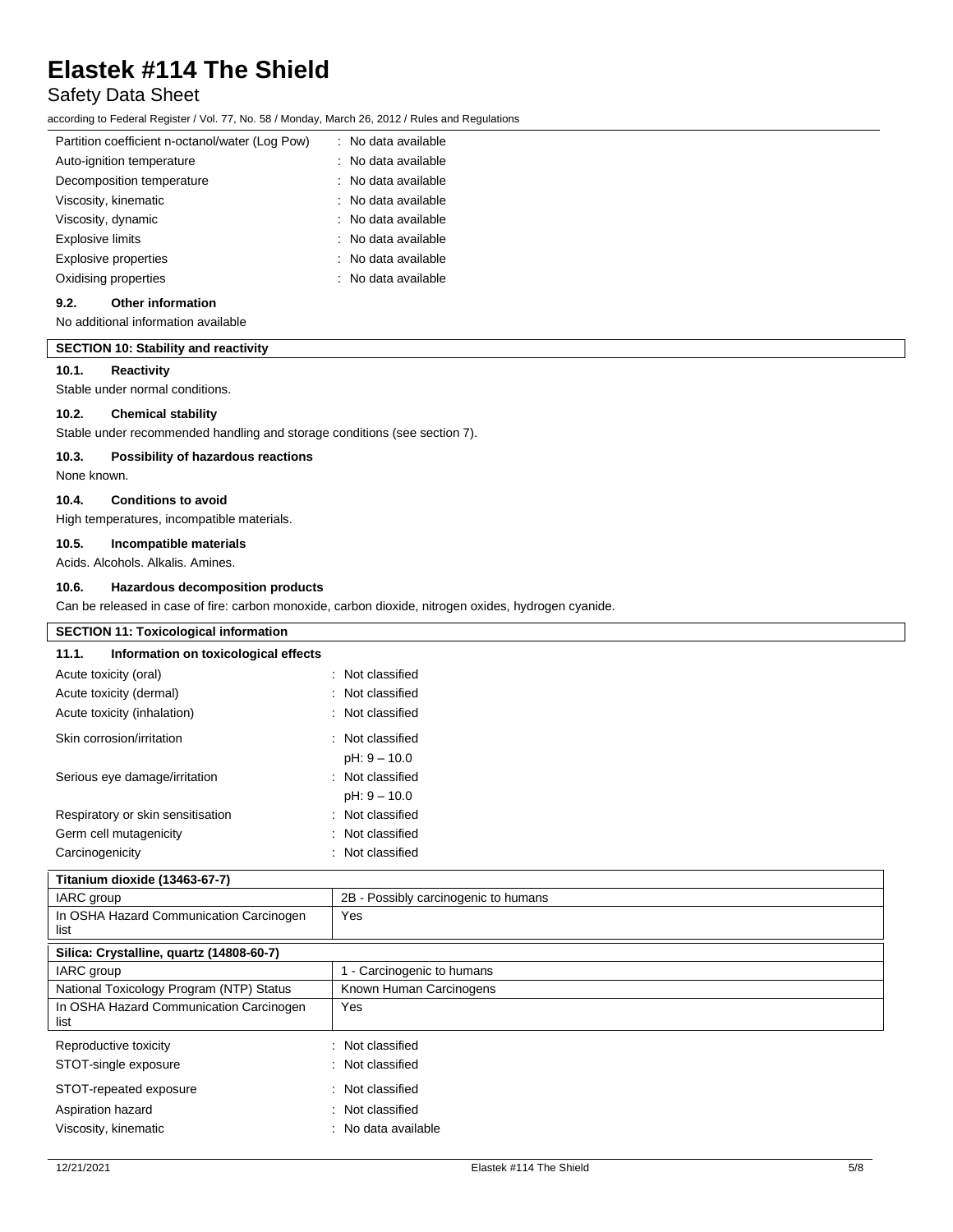### Safety Data Sheet

according to Federal Register / Vol. 77, No. 58 / Monday, March 26, 2012 / Rules and Regulations

| Symptoms/effects                                                    | : Not expected to present a significant hazard under anticipated conditions of normal use.                                                                           |
|---------------------------------------------------------------------|----------------------------------------------------------------------------------------------------------------------------------------------------------------------|
| Symptoms/effects after inhalation                                   | May cause respiratory irritation.                                                                                                                                    |
| Symptoms/effects after skin contact                                 | : May cause skin irritation.                                                                                                                                         |
| Symptoms/effects after eye contact                                  | : May cause eye irritation.                                                                                                                                          |
| Symptoms/effects after ingestion                                    | : May cause gastrointestinal irritation.                                                                                                                             |
| <b>SECTION 12: Ecological information</b>                           |                                                                                                                                                                      |
| <b>Toxicity</b><br>12.1.                                            |                                                                                                                                                                      |
| Ecology - general                                                   | No information available.                                                                                                                                            |
| Hazardous to the aquatic environment, short-<br>term (acute)        | Harmful to aquatic life.                                                                                                                                             |
| Hazardous to the aquatic environment, long-<br>term (chronic)       | Not classified.                                                                                                                                                      |
| 12.2.<br>Persistence and degradability                              |                                                                                                                                                                      |
| No additional information available                                 |                                                                                                                                                                      |
| 12.3.<br><b>Bioaccumulative potential</b>                           |                                                                                                                                                                      |
| No additional information available                                 |                                                                                                                                                                      |
| 12.4.<br><b>Mobility in soil</b>                                    |                                                                                                                                                                      |
| No additional information available                                 |                                                                                                                                                                      |
| 12.5.<br>Other adverse effects                                      |                                                                                                                                                                      |
| Other adverse effects                                               | : No data available.                                                                                                                                                 |
| <b>SECTION 13: Disposal considerations</b>                          |                                                                                                                                                                      |
| 13.1.<br><b>Disposal methods</b>                                    |                                                                                                                                                                      |
| Waste treatment methods                                             | Do not discharge to public wastewater systems without permit of pollution control authorities.<br>No discharge to surface waters is allowed without an NPDES permit. |
| Product/Packaging disposal recommendations                          | Dispose in a safe manner in accordance with local/national regulations. Do not allow the<br>product to be released into the environment.                             |
| <b>SECTION 14: Transport information</b>                            |                                                                                                                                                                      |
| <b>Department of Transportation (DOT)</b><br>In accordance with DOT |                                                                                                                                                                      |
| Not regulated for transport                                         |                                                                                                                                                                      |
| Transport by sea (IMDG)                                             |                                                                                                                                                                      |
| Not regulated for transport                                         |                                                                                                                                                                      |
| Air transport (IATA)                                                |                                                                                                                                                                      |
| Not regulated for transport                                         |                                                                                                                                                                      |
| <b>SECTION 15: Regulatory information</b>                           |                                                                                                                                                                      |
| 15.1. US Federal regulations                                        |                                                                                                                                                                      |
|                                                                     |                                                                                                                                                                      |

| Elastek #114 The Shield             |                                                                                                                                                   |
|-------------------------------------|---------------------------------------------------------------------------------------------------------------------------------------------------|
|                                     | All chemical substances in this product are listed as "Active" in the EPA (Environmental Protection Agency) "TSCA Inventory Notification (Active- |
|                                     | Inactive) Requirements Rule" ("the Final Rule") of Feb. 2019, as amended Feb. 2021, or are otherwise exempt or requlated by other agencies        |
| such as FDA or FIFRA                |                                                                                                                                                   |
| SARA Section 311/312 Hazard Classes | None                                                                                                                                              |

### **15.2. International regulations**

No additional information available

### **15.3. US State regulations**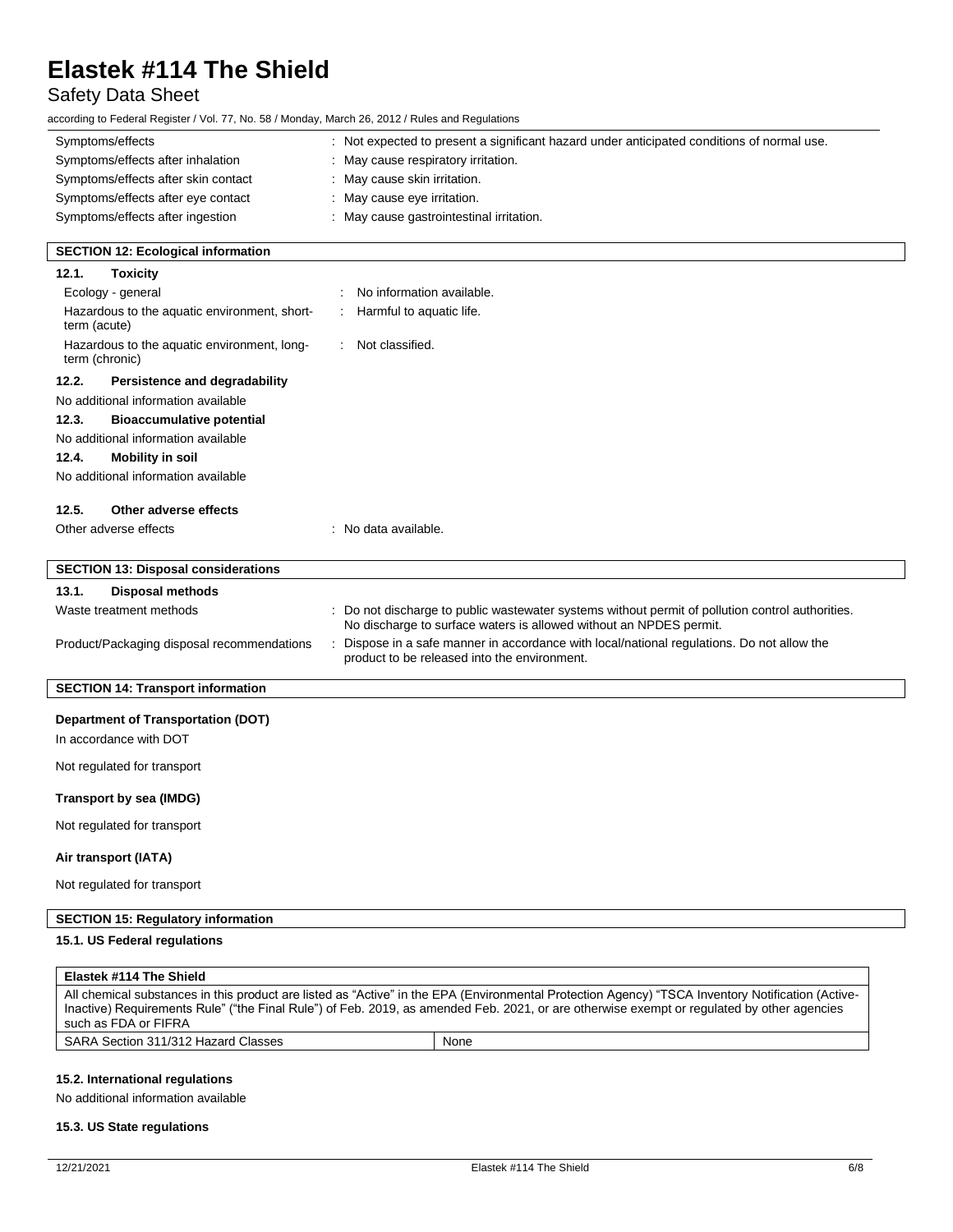### Safety Data Sheet

according to Federal Register / Vol. 77, No. 58 / Monday, March 26, 2012 / Rules and Regulations

WARNING: This product can expose you to Titanium dioxide, which is known to the State of California to cause cancer, and Ethylene<br>glycol, which is known to the State of California to cause birth defects or other reproducti to www.P65Warnings.ca.gov.

| Component                                                                    | Carcinogenicity | Developmental<br>toxicity | Reproductive<br>toxicity male | Reproductive<br>toxicity<br>female | No significant<br>risk level (NSRL) | <b>Maximum</b><br>allowable<br>dose level<br>(MADL) |
|------------------------------------------------------------------------------|-----------------|---------------------------|-------------------------------|------------------------------------|-------------------------------------|-----------------------------------------------------|
| Titanium dioxide<br>$(13463 - 67 - 7)$                                       | X               |                           |                               |                                    | Not available                       |                                                     |
| diuron (ISO); 3-(3,4-<br>dichlorophenyl)-1,1-<br>dimethylurea (330-54-<br>1) | X               |                           |                               |                                    |                                     |                                                     |
| Formaldehyde (50-00-<br>$\left( 0\right)$                                    | X               |                           |                               |                                    | 40 µg/day                           |                                                     |
| Ethylene glycol (107-<br>$21-1)$                                             |                 | X                         |                               |                                    |                                     | 8700 µg/day<br>(oral)                               |
| Silica: Crystalline,<br>quartz (14808-60-7)                                  | X               |                           |                               |                                    |                                     |                                                     |

| Component                                                                  | State or local regulations                                                                                                                                                                                                         |
|----------------------------------------------------------------------------|------------------------------------------------------------------------------------------------------------------------------------------------------------------------------------------------------------------------------------|
| Titanium dioxide (13463-67-7)                                              | U.S. - New Jersey - Right to Know Hazardous Substance List; U.S. - Pennsylvania -<br>RTK (Right to Know) List: U.S. - Massachusetts - Right To Know List                                                                           |
| diuron (ISO); 3-(3,4-dichlorophenyl)-1,1-dimethylurea<br>$(330-54-1)$      | U.S. - Massachusetts - Right To Know List; U.S. - New Jersey - Right to Know<br>Hazardous Substance List; U.S. - Pennsylvania - RTK (Right to Know) -<br>Environmental Hazard List; U.S. - Pennsylvania - RTK (Right to Know) List |
| carbendazim (ISO); methyl benzimidazol-2-ylcarbamate<br>$(10605 - 21 - 7)$ | U.S. - Massachusetts - Right To Know List; U.S. - New Jersey - Right to Know<br>Hazardous Substance List; U.S. - Pennsylvania - RTK (Right to Know) List                                                                           |
| Ammonium hydroxide (1336-21-6)                                             | U.S. - Massachusetts - Right To Know List; U.S. - New Jersey - Right to Know<br>Hazardous Substance List; U.S. - Pennsylvania - RTK (Right to Know) -<br>Environmental Hazard List; U.S. - Pennsylvania - RTK (Right to Know) List |
| Formaldehyde (50-00-0)                                                     | U.S. - New Jersey - Right to Know Hazardous Substance List; U.S. - Pennsylvania -<br>RTK (Right to Know) List: U.S. - Massachusetts - Right To Know List                                                                           |
| Ethylene glycol (107-21-1)                                                 | U.S. - Massachusetts - Right To Know List; U.S. - New Jersey - Right to Know<br>Hazardous Substance List; U.S. - Pennsylvania - RTK (Right to Know) -<br>Environmental Hazard List; U.S. - Pennsylvania - RTK (Right to Know) List |
| Silica, amorphous (7631-86-9)                                              | U.S. - New Jersey - Right to Know Hazardous Substance List; U.S. - Massachusetts<br>- Right To Know List; U.S. - Pennsylvania - RTK (Right to Know) List                                                                           |
| Silica: Crystalline, quartz (14808-60-7)                                   | U.S. - New Jersey - Right to Know Hazardous Substance List; U.S. - Pennsylvania -<br>RTK (Right to Know) List; U.S. - Massachusetts - Right To Know List                                                                           |
| Limestone (1317-65-3)                                                      | U.S. - New Jersey - Right to Know Hazardous Substance List; U.S. - Pennsylvania -<br>RTK (Right to Know) List                                                                                                                      |
| Kaolin (1332-58-7)                                                         | U.S. - New Jersey - Right to Know Hazardous Substance List; U.S. - Pennsylvania -<br>RTK (Right to Know) List; U.S. - Massachusetts - Right To Know List                                                                           |
| Ammonia (7664-41-7)                                                        | U.S. - Massachusetts - Right To Know List; U.S. - New Jersey - Right to Know<br>Hazardous Substance List; U.S. - Pennsylvania - RTK (Right to Know) -<br>Environmental Hazard List; U.S. - Pennsylvania - RTK (Right to Know) List |
| 2-(Dimethylamino)ethanol(108-01-0)                                         | U.S. - Massachusetts - Right To Know List; U.S. - New Jersey - Right to Know<br>Hazardous Substance List; U.S. - Pennsylvania - RTK (Right to Know) List                                                                           |
| Sodium nitrite (7632-00-0)                                                 | U.S. - Massachusetts - Right To Know List; U.S. - New Jersey - Right to Know<br>Hazardous Substance List; U.S. - Pennsylvania - RTK (Right to Know) -<br><b>Environmental Hazard List</b>                                          |
| 3-lodo-2-propynyl butylcarbamate (55406-53-6)                              | U.S. - New Jersey - Right to Know Hazardous Substance List                                                                                                                                                                         |
| Ammonium benzoate (1863-63-4)                                              | U.S. - Massachusetts - Right To Know List; U.S. - New Jersey - Right to Know<br>Hazardous Substance List; U.S. - Pennsylvania - RTK (Right to Know) List                                                                           |